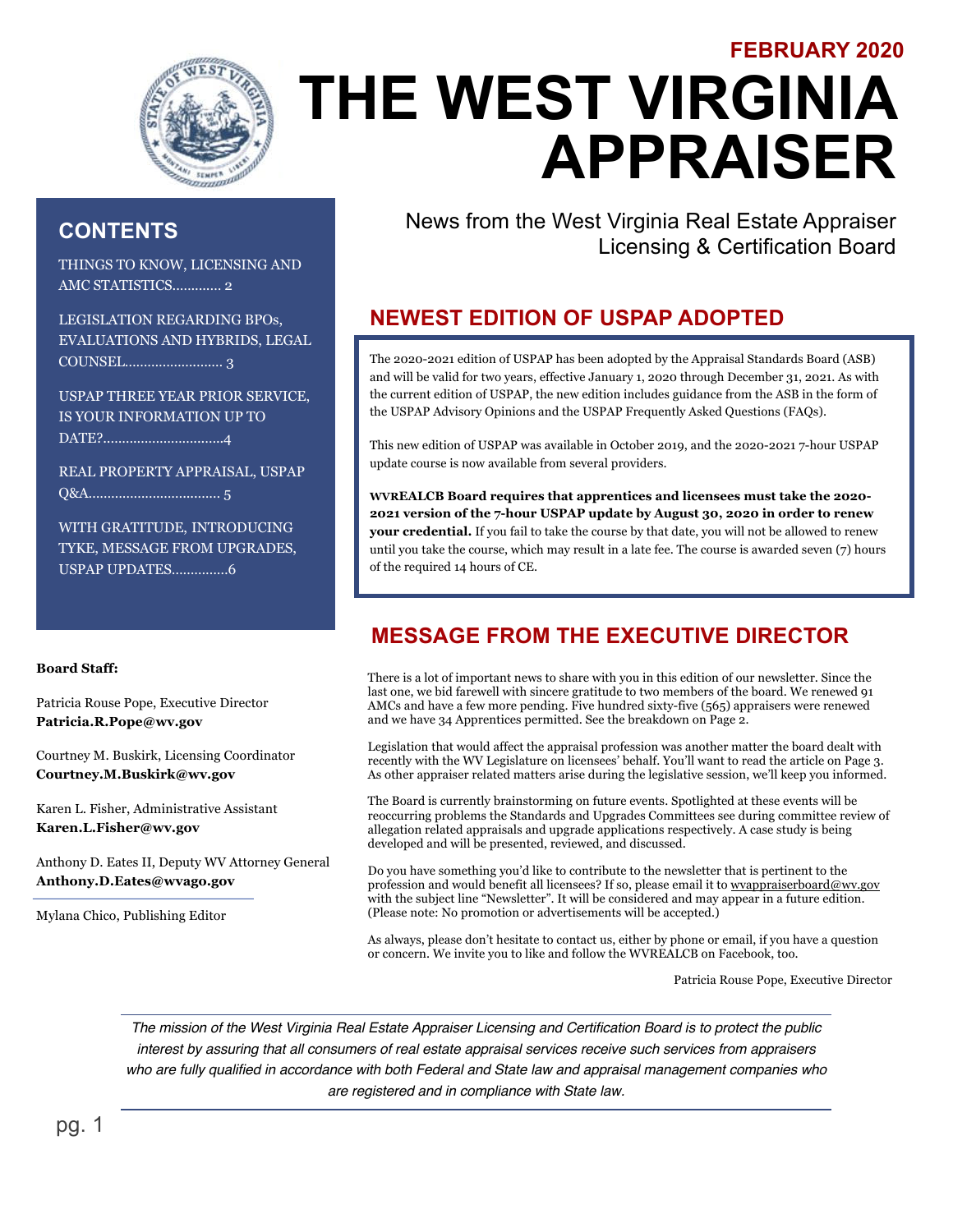### **THINGS TO KNOW**

### Check out the WV Appraiser Roster

The West Virginia Appraiser Roster is available at: **https://appraiserboard.wv.gov/Reports?report=Appr aiser%20Roster**

### WV AMC Roster

The West Virginia Appraisal Management Company Roster is available at: **https://appraiserboard.wv.gov/Reports?report=AMC%2 0Roster**

### Appraisal Education

A complete list of Educational Offerings is available at: **https://appraiserboard.wv.gov/Home/Education**

### West Virginia State Code

For copies of the complete legal framework of the West Virginia State Code pertaining to appraisal and AMC go to: **https://appraiserboard.wv.gov/Home/LegalFramework**

### **LICENSING STATISTICS**

January 2020 Active West Virginia Real Estate Appraisers Practice by Classification of License or **Certification** 

As of January 9, the total of active West Virginia Real Estate Appraisers is 599. These appraisers can be broken into three categories – Licensed Residential, Certified Residential, and Certified General.

- Licensed Residential 112  $\approx$  19%
- Certified Residential  $207 \approx 34\%$
- Certified General 246  $\approx$  41%
- Apprentices 34  $\approx$  6%



### **AMC STATISTICS**

As of January 2020, there are currently 91 AMCs in the state of West Virginia.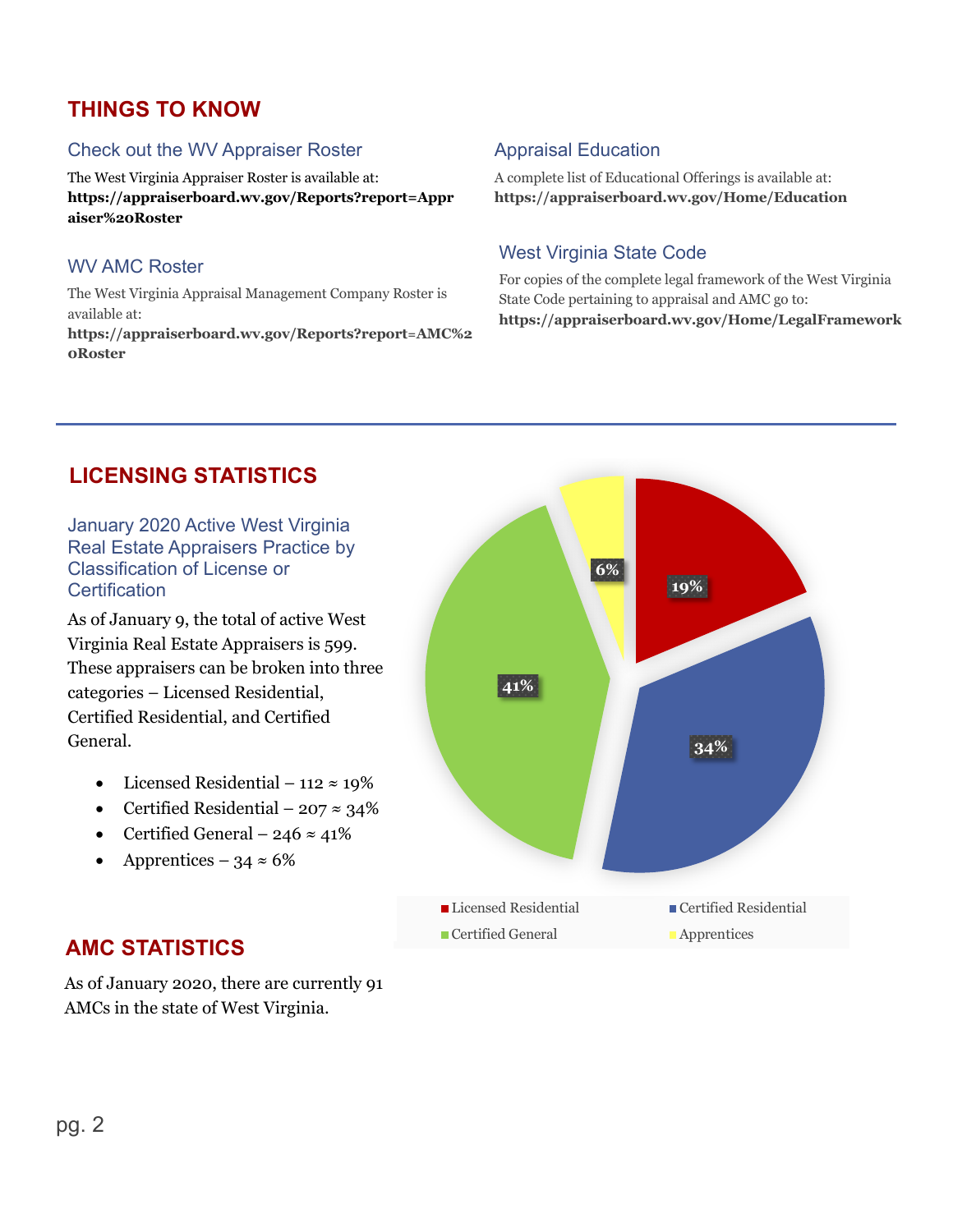# **LEGISLATION REGARDING BPOS, EVALUATIONS AND HYBRIDS**

Senate Bill 497 was introduced in the 2019 WV Legislative Session. The bill expanded exceptions to the Real Estate Appraiser Licensing and Certification Act. A summary at the end of bill states, "The purpose of this bill is to allow more individuals who are not licensed or certified as real estate appraisers to obtain payment when rendering an opinion, which is not an appraisal, for various purposes."

As presented, bill language would allow non-licensed appraisers to perform a Broker Price Opinion (BPO), Evaluations, and Inspections for a fee. This creates services that fall outside of all the current regulatory environment. It caused the WV Real Estate Appraiser Licensing and Certification Board (WVREALCB) great concern.

The mission of the WVREALCB is to protect the public interest by assuring that all consumers of real estate appraisal services receive such services from appraisers fully qualified under both Federal and State law and appraisal management companies are registered and in compliance with State law.

Representatives of the WVREALCB and the West Virginia Real Estate Commission (REC) met multiple times over the last several months to discuss the three topics in Senate Bill 497. The topics are Broker Price Opinions (BPO), Evaluations, and Hybrid appraisals.

During those months of meetings between the Board and Commission, the Joint Committee of Government Organization changed the topic from SB497 to "A Discussion on Real Estate Broker Price Opinions". Presenters at the September 25, 2019 interim Committee meeting included Dean Kelker, Senior VP-Chief Risk Officer, Single Source Property Solutions; Dean Dawson; Patricia Pope; and Jerry Forren, REC executive director. Dean, Patricia, and Jerry outlined to the committee members concerns, possible ramifications of such a bill, and how each board and its licensees would be affected.

The Joint Committee then requested our and the REC's summary, notes, draft legislation, or ideas based on other state laws working to see what this policy should and might look like. The Joint Committee offered to share that information with its bill drafters to get the policy into a bill and suggested to both boards to use SB497 in its present form as a starting point.

A meeting convened by the Joint Committee staff and attended by some stakeholders occurred on November 1, 2019. Both licensing boards made it known to the Joint Committee before the meeting they could not attend and indicated they would meet on December 4, 2019 to finalize a position regarding the issue and suggested language for submission.

The Joint Committee's counsel created and presented a draft bill at the November interims. Neither the WVREALCB nor the REC provided any suggestions about the initial draft promulgated that week.

The WVREALCB and Real Estate Commission researched and studied other state statutes and how their language ensures public protection. The wide differences in how the states address the issues is alarming, often demonstrating recklessness towards the public's best interest. The WVREALCB and the Real Estate Commission intended its draft proposal to be logical, responsible, and have built-in accountability to protect the public, which is the charge of each board.

Additionally, the WVREALCB believed hybrids should be removed from consideration in the legislation until Dr. Mark Calabria, Director of the Federal Housing Finance Agency (FHFA), and that agency decides if hybrid appraisals will be permitted and in what form. Only the pilot programs are permitted now. With the FHFA on the fence, it would be irresponsible to write a law that may not apply later. If the hybrid recommendation moves forward, the WVREALCB will include the Fire Marshall in any further discussion as there is a good possibility the product enters their regulatory space.

The Joint Committee on Government Organization met on Monday, November 17, 2019. Agenda item #6 was "A Discussion of draft legislation regarding Real Estate Broker Price Opinions." Presenters were Mark Atkins with Bowles Rice, Loren Allen with WV Bankers Association, and Jennifer Wagner, Co-director of Mountain State Justice.

Atkins, who represents the bankers, and Allen both stated they reviewed SB497 as presented during the 2019 legislative session and have no opposition to it. Mr. Atkins said it has no direct impact on the banking industry. Further, he stated when appraisals aren't required, BPOs have been issued. The bill would codify what is already practiced.

Ms. Wagner framed her presentation with an overview of the fraud and predatory lending practices that plagued the late 2000s. To this day, she said, her office sees the impact and people are still coming in for assistance.

She stressed the need for regulatory standards and preventing unlicensed, unregulated, and unsupervised individuals from performing BPOs. The public shouldn't be forced to pay for something that has no oversight or value, per her statement.

With the Real Estate Commission's Executive Director and Chair in attendance at the December 4, 2019 WVREALC Board meeting, the WVREALCB and REC concurred on proposed legislative language. It was submitted to the Joint Committee on Government Organization the very next day, ahead of the December interim meetings as requested of the Committee.

On January 6, 2020, the proposed BPO legislation was on the Joint Committee's meeting agenda for discussion and vote. An amendment that stated the fee for the BPO would not be passed on to the consumer was voted on and approved. However, the motion by the Joint Committee Co-Chair to adopt the bill and introduce it during the regular session for passage was defeated by voice vote.

Patricia Rouse Pope, Executive Director

# **THE APPRAISER BOARD'S NEW LEGAL COUNSEL**

Anthony D. Eates, II, Deputy WV Attorney General, began representing the Appraisal Board in November of 2019. He received his law degree from WVU School of Law.

He has been legal counsel to various state agencies since January 1, 2000 including The Office of Governor Bob Wise, DHHR, and the WV Supreme Court of Appeals. He is now with the WV Attorney General's office where his largest concentration is on licensing boards. The Board welcomes Anthony and his many years of legal expertise.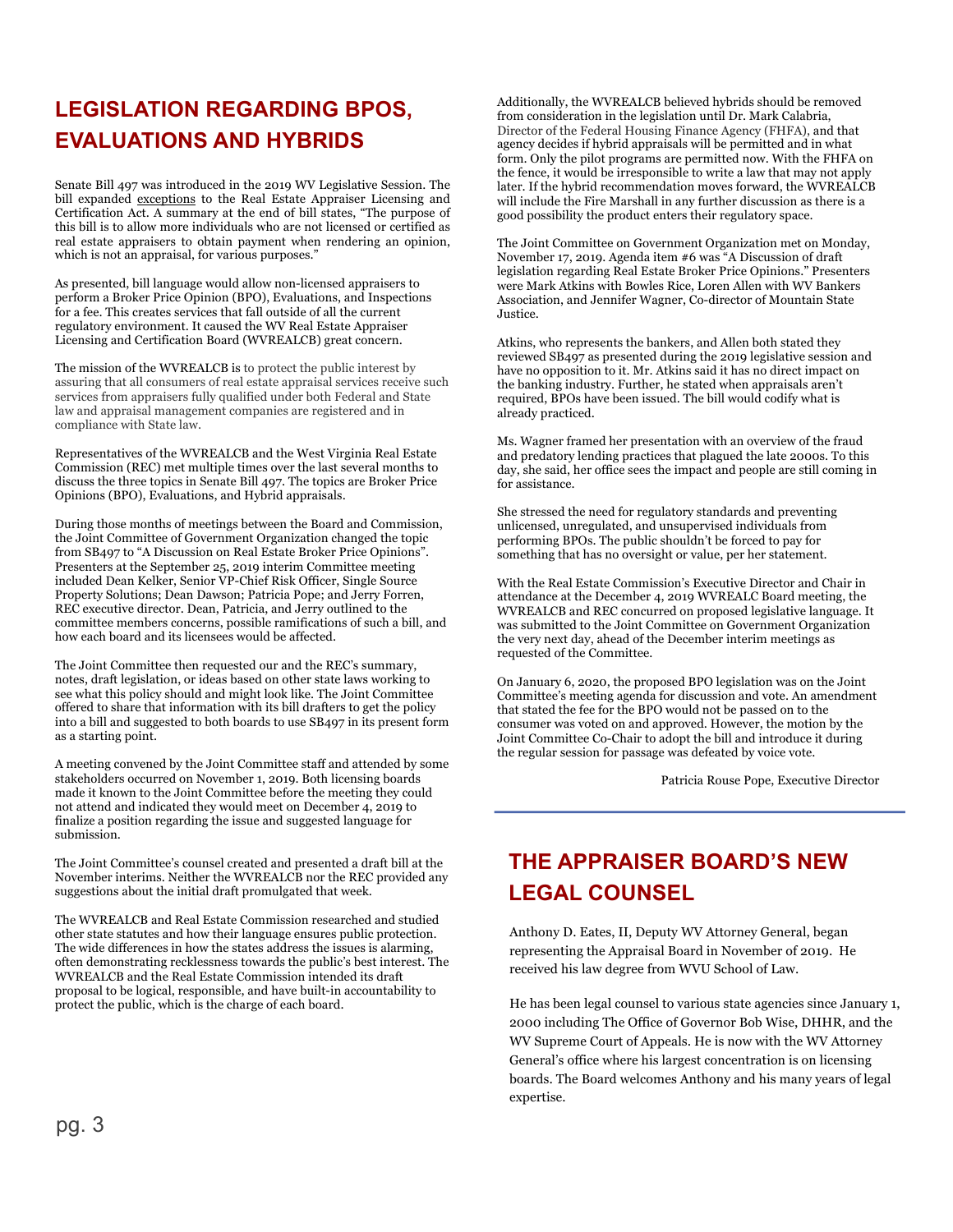## **USPAP – THREE YEAR PRIOR SERVICES HISTORY**

The WVREALCB Standards and Upgrades Committees have been tracking the frequency of violation in certain USPAP requirements for the past several years. An area of deficiency that needs to be addressed is some misunderstanding of the fourth Standards Rule 2-3 Certification requirement. USPAP 2020-2021, page 23, lines 701 and 702 state: "I have performed no (or the specified) services, as an appraiser or in any other capacity, regarding the property that is the subject of this report within the three-year period immediately preceding the agreement to perform this assignment."

A common misconception in the reporting process is that all certifications cover this requirement. The pre-printed form certifications do not. An appraiser must include a supplemental certification within the form report that contains the statement, or something similar. Many appraisers include this information within the body of the report. This does not fulfill the USPAP requirement. Standards Rule 2-3 on page 24, lines 737 and 739, states that "When an assignment requires the use of a certification that does not include all of the certification elements in this Standards Rule, the appraisal report must contain a supplemental certification, which includes the remaining required certification elements." Lines 701 and 702 make the prior services statement within the certification. Thus, the statement must be signed and certified either in the certification or supplemental certification.

#### **Advisory Opinion 27 on page 133 of the current USPAP states:**

#### **SUBJECT: Appraising the Same Property for a New Client**

#### **APPLICATION: Real Property, Personal Property, and Intangible Property**

THE ISSUE: Situations often arise in which appraisers who have previously appraised a property are asked by a different party to appraise the same property. In some instances this request arises very soon after the first appraisal; in others, it may be months or years later. Under what circumstances can an appraiser accept an assignment to appraise a property for a prospective client when that appraiser has previously completed an appraisal of the same property for another client? The same implications apply if the request is from the same (previous) client.

The part of the Conduct section of the ETHICS RULE that is pertinent to this matter includes the following:

#### *If known prior to accepting an assignment, and/or if discovered at any time during the assignment, an appraiser must disclose to the client, and in the subsequent report certification:*

*any services regarding the subject property performed by the appraiser within the three year period immediately preceding acceptance of the assignment, as an appraiser or in any other capacity.*

While these are excerpts from AO 27, it is recommended that the full Advisory Opinion be read to gain a complete understanding of all of the three year prior services requirements and to insure that they are fulfilled. Bottom line, if the property has been appraised within the three-years prior to acceptance of the next assignment, the disclosure must be made, and **certified** in the subsequent report.

Joseph A. Chico, III - WV Certified General Real Estate Appraiser #CG139

# **IS YOUR CONTACT INFORMATION UP TO DATE?**

As you have probably noticed, the Appraiser Board has been communicating via email more frequently. We find this is the best way to share information and contact appraisers. If you have not received a notice from the WVREALCB via email, please let the Board office know.

How to update? Apprentice and AMC instructions are as follows:

APPRAISERS: If, at any time, you change your physical or email address, roster address, and/or telephone number(s), please complete the Miscellaneous Request Form and send to the Board office. There is no charge to submit this form.

Use the Appraiser/Apprentice Information Change Request Form available on the website, www.appraiserboard.wv.gov; click on "Forms" and then "Appraiser Forms". Mail the completed form to the board office address 405 Capitol St. Suite 906, Charleston, WV 25301 or email it to wvappraiserboard@wv.gov . Note: Renewal Notices are sent to the contact information on file. If your contact information changes throughout the license year, let the Board office know so your information is kept current.

AMCs may use the Appraisal Management Company Miscellaneous Form to update the Board office of any changes to its contact information. Some fees are required for various requests and are listed on the form that may be found on the website, www.appraiserboard.wv.gov. Click on "Forms" then "Appraisal Management Company Forms" and then "AMC Miscellaneous Requests Form".

If a fee is required, please send the form and payment to WVAB, PO Box 40267, Charleston, WV 25364. If no fee is required for the request, mail the form to 405 Capitol St. Suite 906, Charleston, WV 25301 or email it to wvappraiserboard@wv.gov.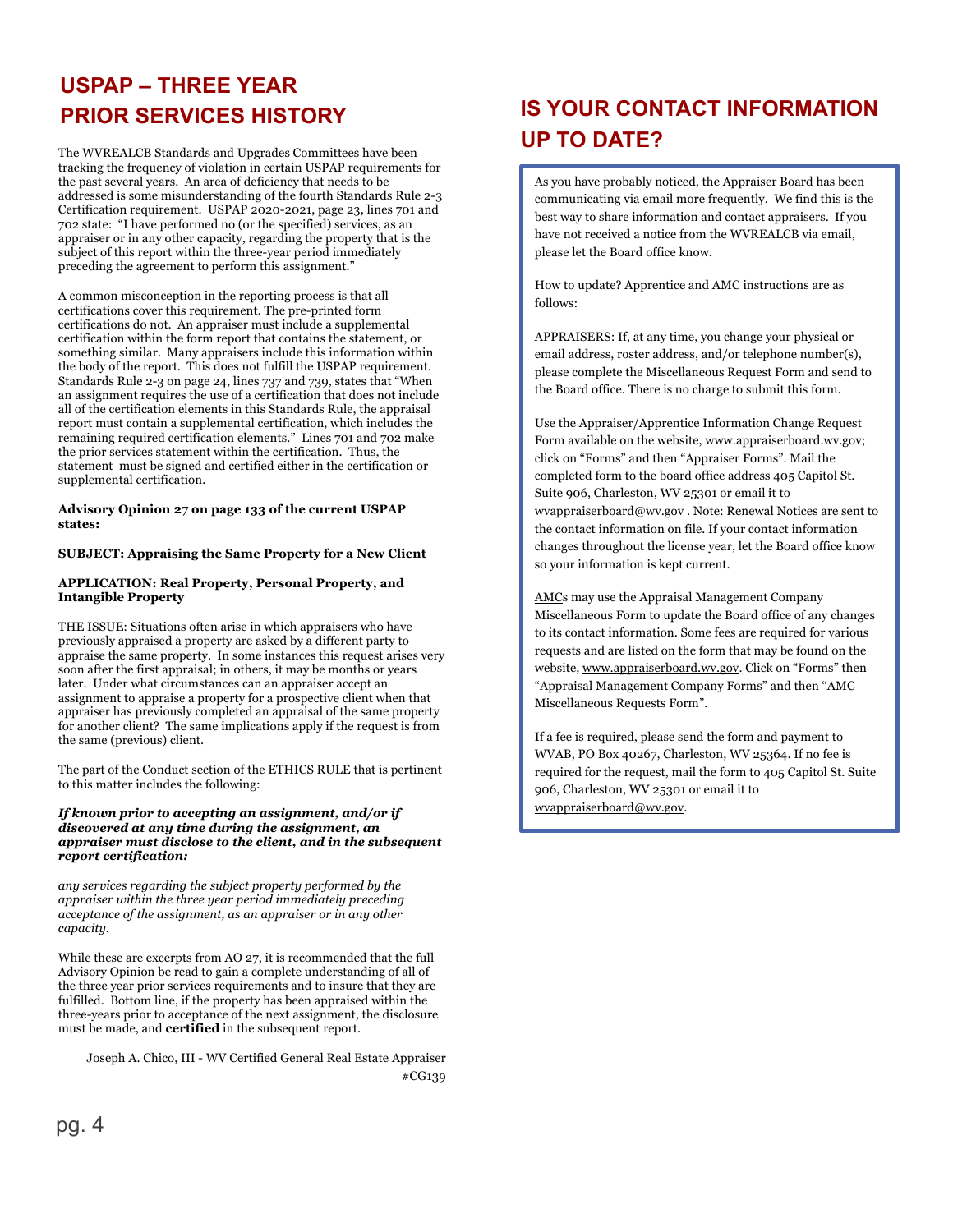## **REAL PROPERTY APPRAISAL - INSPECTIONS DONE BY OTHERS**

The Appraisal Foundation and the Federal Housing Finance Agency (FHFA) have each provided written clarification regarding use of an inspection of the subject property done by a third party.

While neither the Uniform Standards of Professional Appraisal Practice (USPAP) nor West Virginia laws and regulations specifically address the level of inspection that must be performed by the appraiser or who must perform the inspection, there are elements of USPAP that must be considered.

The 2020–2021 edition of USPAP has a revised report certification requirement, Standards Rule 2-3(c), which reads as follows: "When a signing appraiser has relied on work done by appraisers and others who do not sign the certification, the signing appraiser is responsible for the decision to rely on their work. The signing appraiser is required to have a reasonable basis for believing that those individuals performing the work are competent; and the signing appraiser must have no reason to doubt that the work of those individuals is credible."

Additional clarification and advice from the 2020–2021 edition of USPAP can be found in several areas, including:

• Definitions including Personal Inspection (new), Physical Characteristics (new), and Relevant Characteristics (new).

- Scope of Work Rule.
- •Standards Rules 1-2(e)(i), 1-2(h), 2-2(a)(viii), 2-2(b)(x), and 2-3.
- Advisory Opinions 2, 23, 28, and 31.

• Numerous Frequently Asked Questions, including #189 (new) and #190 (new).

In brief, USPAP does not require the signing appraiser(s) to inspect the subject; however, it does require:

• An understanding of assignment conditions associated with the assignment and/or if said assignment conditions will produce credible assignment results.

• The appraiser(s) to identify the problem to be solved and identify the extent to which the property should be inspected.

• A signed certification that includes the extent of, or lack of, physical inspection of the subject property, and an acknowledgment significant real property appraisal assistance was, or was not, provided.

• A certification that complies with Standards Rule 2-3(c).

• A summary or statement of the extent of any significant real property appraisal assistance and the name of the person.

By addressing all these elements, a clear picture of the work that was performed can be understood. Not including all the pieces necessary to produce a clear picture of the work that was performed in an appraisal leads to confusion by those who read the report (and, in some instances, the filing of a complaint to the state).

Fannie Mae has offered clarification about relying and correctly employing the use of assumptions regarding inspection reports completed by a third party. This information is available in the September 2019 edition of the Fannie Mae Appraiser Update newsletter.

The Board has not seen an increase in allegations related to appraisal reports when the inspection of the subject property was completed by someone other than the signing appraiser(s). However, it is likely an increase is will occur due to a combination of:

- Evolving assignment conditions.
- Acceptance of unacceptable assignment conditions.
- Not performing due diligence on facts provided by others.

Dean Dawson – WV Certified General Real Estate Appraiser #CG402

### **USPAP Q&A**

#### **2020-01: APPRAISAL DEVELOPMENT– SUBJECT PROPERTY SALES HISTORY** Non-Monetary Transfers

**Question**: I am completing a real property appraisal, and my scope of work includes developing a market value opinion. I am uncertain about whether I am required to analyze a type of property transfer. The subject property was transferred within three years prior to the effective date from the existing owner of record into a trust for this same owner. Is this non-monetary transfer part of the sales history of the property, and does Standards Rule 1-5(b) apply?

**Response**: Yes, this transfer is part of the sales history, and Standards Rule 1-5(b) applies. When the value opinion to be developed is market value, an appraiser is required to "analyze all sales of the subject property that occurred within the three (3) years prior to the effective date of the appraisal." The results of the analysis must be reported in accordance with Standards Rule  $2-2(a)(x)(3)$  or  $2-2(b)(xii)(3)$ . Refer to Advisory Opinion 1, Sales History for additional guidance.

#### **2020-02: APPRAISAL REPORTING – USE AND FORMAT ISSUES**

Anticipated Sales Price

**Question**: I have been engaged in an assignment for a relocation company, and the report they use is labeled as a Summary Appraisal Report. The assignment is to provide an "Opinion of Anticipated Sales Price" with a stipulated marketing time not to exceed 120 days after theeffective date. Is this really an appraisal?

**Response**: Yes, this assignment is an appraisal. The appraiser's opinion of an anticipated sales price is "an opinion of the worth of a property at a given time." (See USPAP definition of value.) This opinion is not a statement of the amount that "has been asked, offered or paid." (See USPAP definition of price.)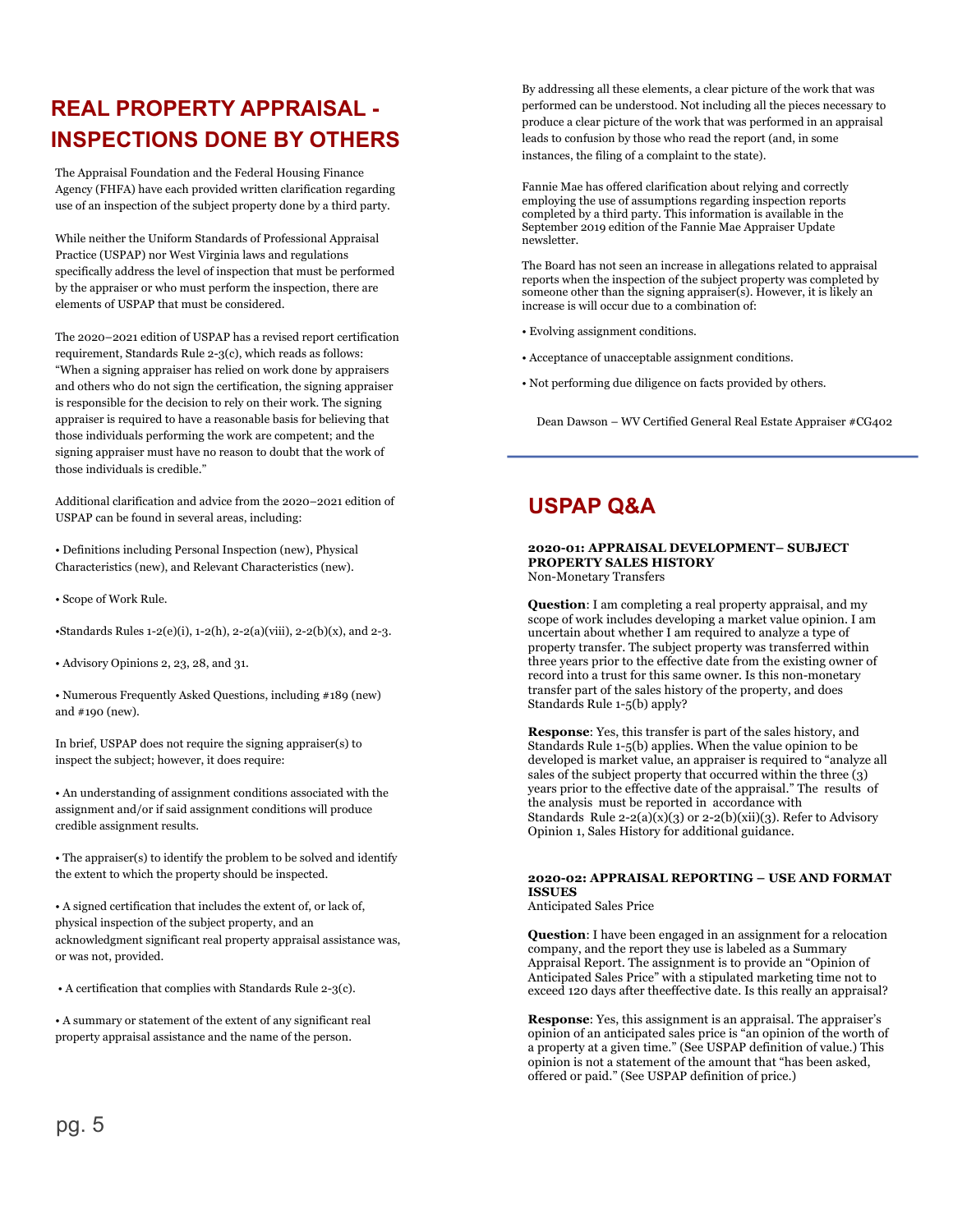## **WITH GRATITUDE TO OUTGOING MEMBERS**

The WVREALCB bid a fond farewell to two outgoing board members at the end of June.

Glenn Summers served on the board for 15 years, the last four as chair. He is a volunteer firefighter for the Town of Clendenin and his wife was recently elected as mayor. He is a Certified Residential Appraiser and represented WV's 2nd Congressional District on the board.

Ann Wilson Worley served as Secretary on the board from January 1, 2017 through June 30, 2019 as a member representing the General Public. She continues her public service as a member of the Beckley, WV City Council, Beckley Rotary, and with her church.

Both were presented with plaques of appreciation. Letters, signed by fellow board members, legal counsel, and staff, expressed gratitude for each of their countless hours of dedication and hard work as a member of the WVREALCB.

# **INTRODUCING ROBERT (TYKE)**

Robert G. (Tyke) Wilson, Jr. graduated with a master's degree in Industrial Relations from WVU in 1979 and played on the varsity tennis team. He began his career in Real Estate Appraising in 1980 working for Harbor Federal Savings and Loan in Ft. Pierce, Florida specializing in single family residential appraising. While in Ft. Pierce, he along with four other appraisers, were instrumental in forming one of the earliest independent appraisal firms in South Florida specializing in all aspects of real estate appraising. During this time, he completed extensive appraisal courses affiliated with the Appraisal Institute at Baylor University and the University of Florida. In 1990, he obtained the SRA designation from the Appraisal Institute.

In 1993, Tyke and his family moved to Beckley where he formed Wilson and Associates, Inc. Appraisal Services. He has been involved not only with all aspects of real estate appraisals, but also has performed specialized assignments for banks, attorneys, and other clients dealing with both prospective and retrospective valuations, review appraising, property damage estimations, flood damaged litigation, and contested real estate condemnation.

During his career, he has trained over eight apprentices and volunteered his time with local appraisers to assist those struggling with specific types of appraisal assignments. He is a past member of the Beckley Planning Commission and the Raleigh County Board of Zoning Appeals. Tyke is a Past President of the Appraisal Institute and earned a national award for recruitment accomplishments.

Tyke is a Certified Residential Appraiser and represents WV's  $3^{\rm rd}$ Congressional District. He and his wife Denise, reside in Raleigh County where they enjoy a variety of activities such as shag dancing and spending time with their adult children and two granddaughters.

# **CHECK US OUT!**

The WVREALCB website continues to be a work in progress. We look forward to announcing completion of the project in the near future. In the meantime, here's an update:

Licensees can now…

*Create your own account, View license history, Access your pocket card. (Newly licensed and renewed appraisers will receive an email with a pdf of your pocket card.)*

Once the website development is complete, appraisers will be able to…

*View continuing education history from 2019 on, Search education courses alphabetically by title or provider, Renew on-line.*

On the home page, the following will be posted…

*Notification of when USPAP update course is due with year, Notification of when the W. Va. Law course is due with year.*

**https://appraiserboard.wv.gov/aboutus/Pages/default.aspx**

# **WILSON, JR. MESSAGE FROM THE UPGRADES COMMITTEE**

Are you a Certified Residential or Certified General appraiser who would be interested in taking on an apprentice? If so, we want to hear from you!

WVREALCB members and staff are often asked if we know of anyone willing to take on an apprentice, and we receive calls from would-be apprentices saying they can't find anyone to be their supervisor.

Help us match would-be apprentices in your area with a mentor. Your name will be added to a list of those willing to work with those who are anxious to enter the appraisal profession. Thank you!

*Please refer to 190CSR2 11.8.a. for Qualifications of a Supervisor.*